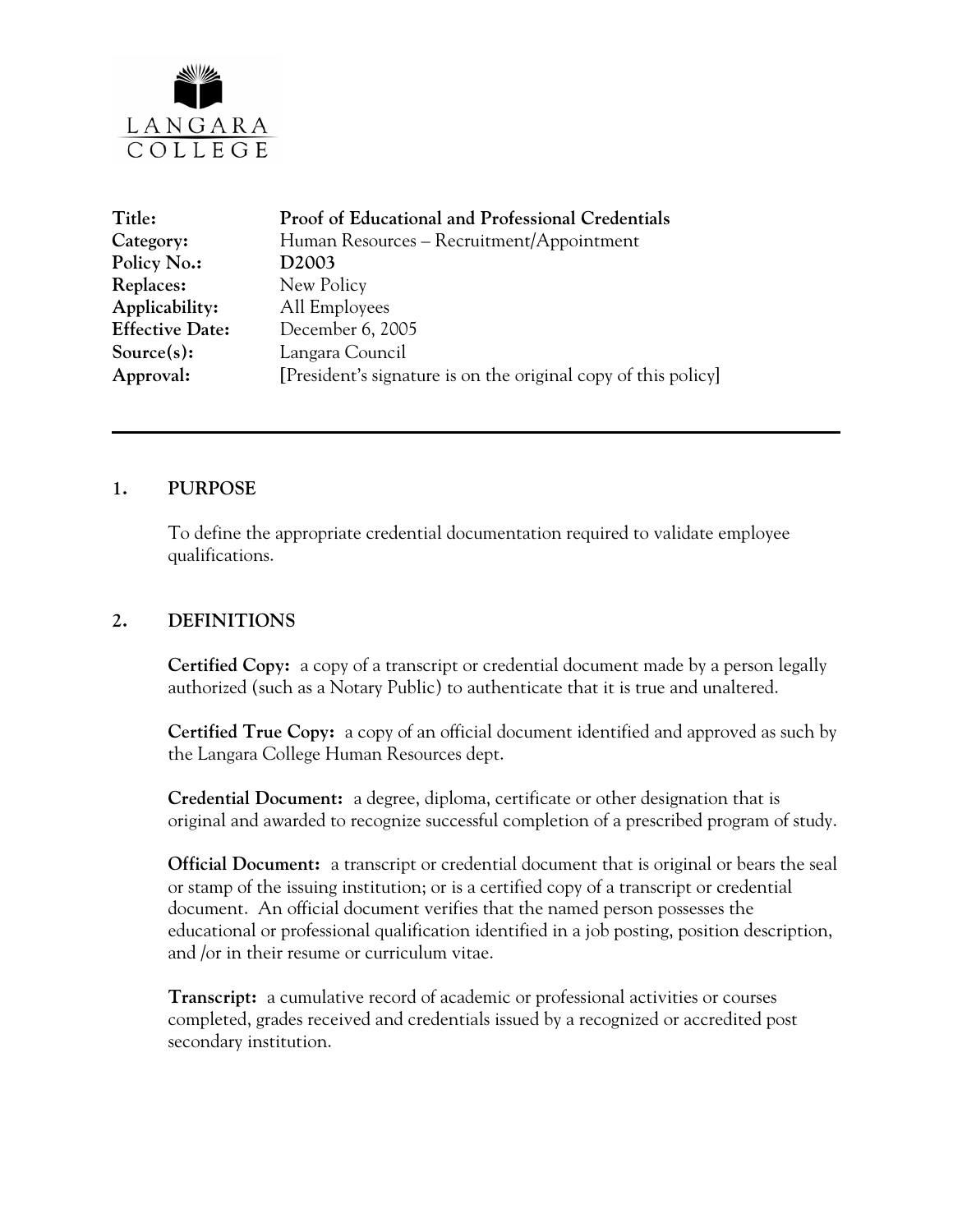### **3. AUTHORITY**

### **3.1 Related Acts and Regulations**

[B.C. College and Institute Act](http://www.qp.gov.bc.ca/statreg/stat/C/96052_01.htm)

### **3.2 Related Policies**

Not applicable.

# **4. RELATIONSHIPS WITH COLLECTIVE AGREEMENTS**

[B.C. Nurses' Union Collective Agreement](http://www.langara.bc.ca/hr/nurses.html) [Canadian Union of Public Employees, Local 15, VMECW Collective Agreement](http://www.langara.bc.ca/hr/01-CA-CUPE-final-1.pdf) Langara College Administrator's Association Terms of Employment [Langara Faculty Association Collective Agreement](http://www.langara.bc.ca/hr/LFA.pdf)

# **5. POLICY**

- 5.1 As a condition of employment, all successful applicants are required to provide official document(s) as proof of possession of required educational and professional credential(s).
- 5.2 Applicants may be required to provide proof of other relevant credentials and designations.
- 5.3 Applicants for faculty positions are required to provide either of the following official documents to validate their qualifications:
	- a. A transcript, or
	- b. A credential document plus a copy of a transcript.
- 5.4 Applicants for non-faculty positions are required to provide either of the following documents to validate their qualifications:
	- a. A transcript, or
	- b. A credential document.

### **6. GUIDELINES/STANDARDS**

Not applicable.

# **7. EXCEPTIONS**

Not applicable.